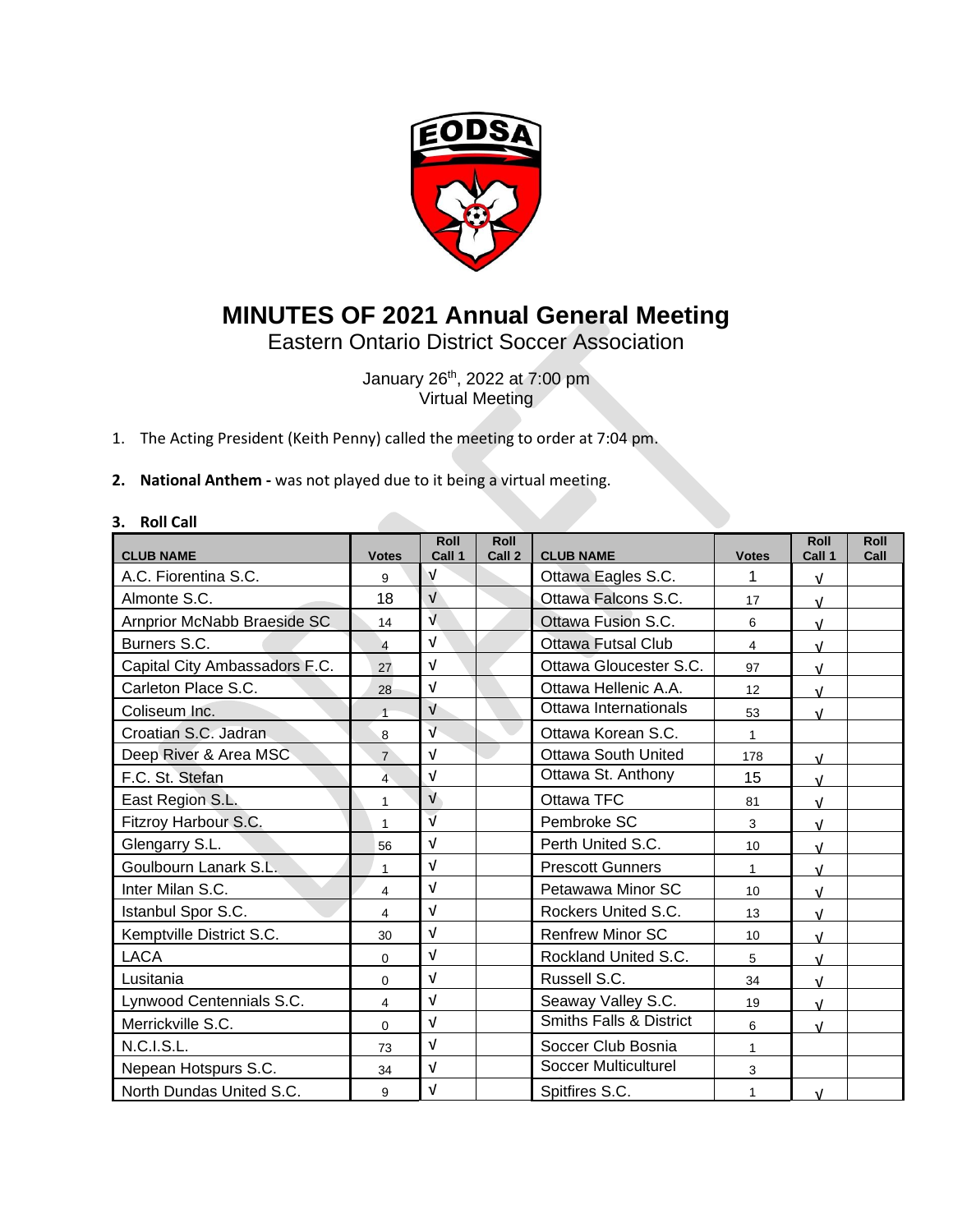| Ottawa Bears S.C.    | 15  | v | Sporting Peru S.C.           | 9   |  |
|----------------------|-----|---|------------------------------|-----|--|
| Opeongo Minor Soccer | 5   |   | Soccer pro 17                |     |  |
| Ottawa Bolides       |     |   | Upper Ottawa Valley Adult SC |     |  |
| Ottawa City S.C.     | 61  |   | Valley united SL             |     |  |
| Ottawa Cosmos S.C.   |     |   | West Carleton S.C.           | 22  |  |
| sub-total            | 423 |   | <b>West Ottawa Soccer</b>    | 128 |  |
|                      |     |   | Westboro Wolves S.C.         | 12  |  |
|                      |     |   | White Eagles S.C.            | 10  |  |
|                      |     |   | sub-total                    | 765 |  |

## **4. Period of Remembrance**

## **5. Introduction of Guests**

|                               | Incumbent             | Present | Absent |
|-------------------------------|-----------------------|---------|--------|
| President (Acting)            | Keith Penny           |         |        |
| Vice - President              | <b>Valerie Hughes</b> |         |        |
| Treasurer (Acting)            | Donia Torabi          | ✓       |        |
| Secretary                     | Stephanie Oliveri     | ✓       |        |
| Director at Large             | <b>Craig Stead</b>    |         |        |
| Director at Large             | <b>Harold Visser</b>  |         |        |
| Director at Large             | Dan Popescu           |         |        |
| Director at Large             | <b>Alison Wark</b>    |         |        |
| Director at Large             | <b>Scott Stuart</b>   | ✓       |        |
| Director at Large             | Vacant                |         |        |
| <b>Staff</b>                  |                       |         |        |
| <b>Executive Director</b>     | Vicki Lowe            | ✓       |        |
| <b>Operations Coordinator</b> | Nischala Chauhan      |         |        |
| <b>DRC</b>                    | Dave Smith            |         |        |
| Guests                        |                       |         |        |
| Matt Williams                 | <b>Ontario Soccer</b> |         |        |
| <b>Bryden McMaster</b>        | Welch LLP             |         |        |
| Jason Robinson                | Sports Law            |         |        |

## **6. Minutes of Previous Year's AGM**

No corrections were recommended from Members. Unanimous Consent approval.

## **7. Minutes of Other General Meetings**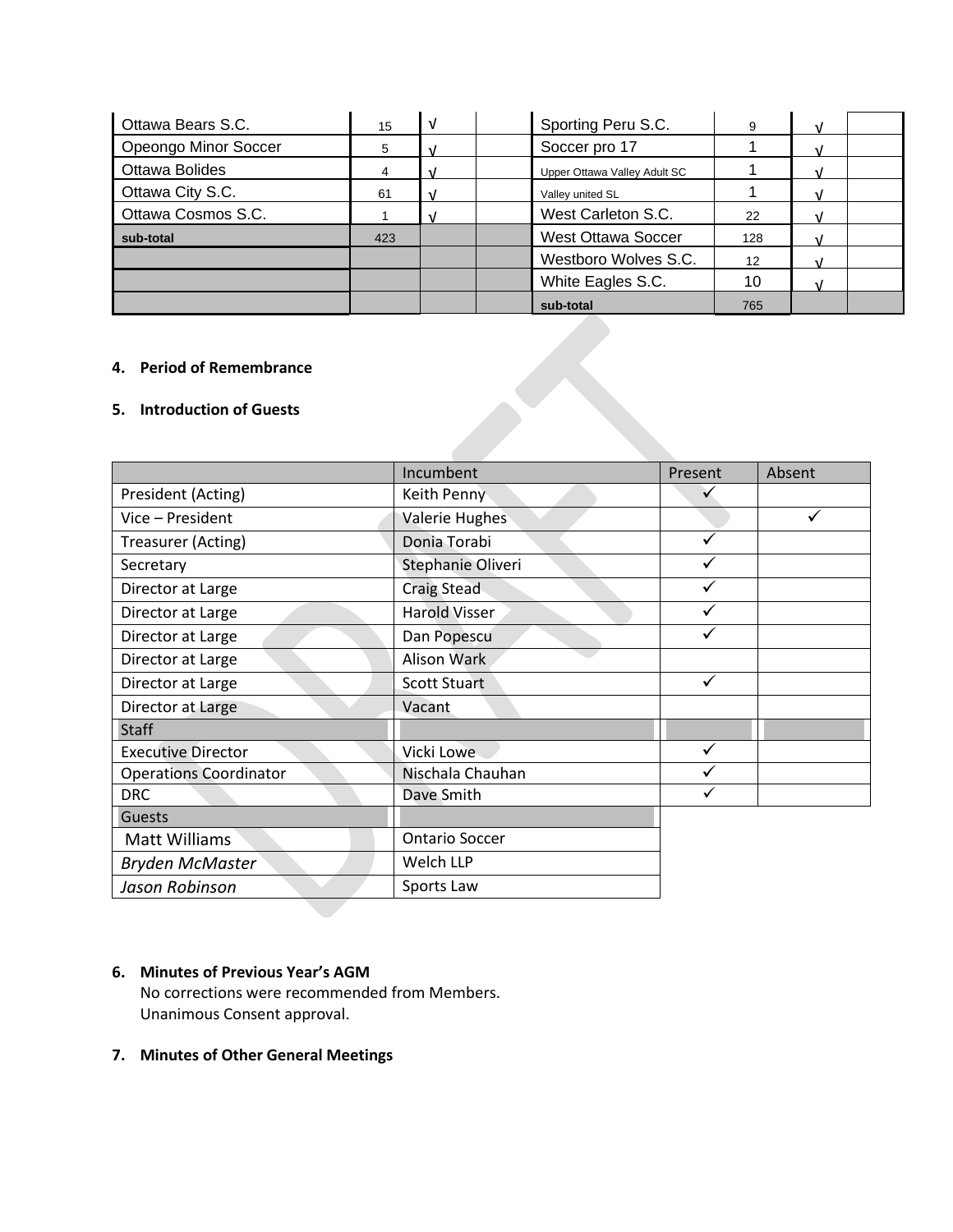#### **8. President's Report**

Keith Penny presented his report.

## **9. Officer's Reports**

There were no Officer's reports.

## **10. Other Reports**

Other reports were presented in the AGM booklet. No questions from members.

## **11. Strategic Initiatives Report**

This item was addressed during the President's Report.

## **12. Treasurer's Report and Financial Report**

## **13. Auditor's Report**

Brydan McMaster from Welch LLP explained the auditor's report

Questions – OSU – Do you have any recommendation to manage the revenue?

Auditor – overall from his perspective management is doing good job, so no recommendation. MOTION to approve the Auditor's Report for the fiscal year ending September 30, 2022 Ottawa City and Cosmos moved and second report - **Motion approved**

#### **14. Appointment of Auditors**

**MOTION** that Welch LLP be appointed as auditors for the 2021/22 year SCSV and PUSC moved and seconded the recommendation - **Motion approved.**

## **15. Proposed Budget**

The Board agreed that future budgets will include more breakdown of the outdoor league operations.

The Board agreed to create a policy around the finances of the league and keeping the EODSA operations separate from the league operations.

**MOTION** that the EODSA Proposed Budget for 2021/22 be approved as presented. White Eagles and Ottawa Cosmos moved to approve the proposed budget **- Motion Approved.**

## **16. Ratification of Membership Fees**

No changes to the fees structure.

## **17. Amendments to Constitution** No amendments were proposed

**18. Nomination and Election of Life Members** None.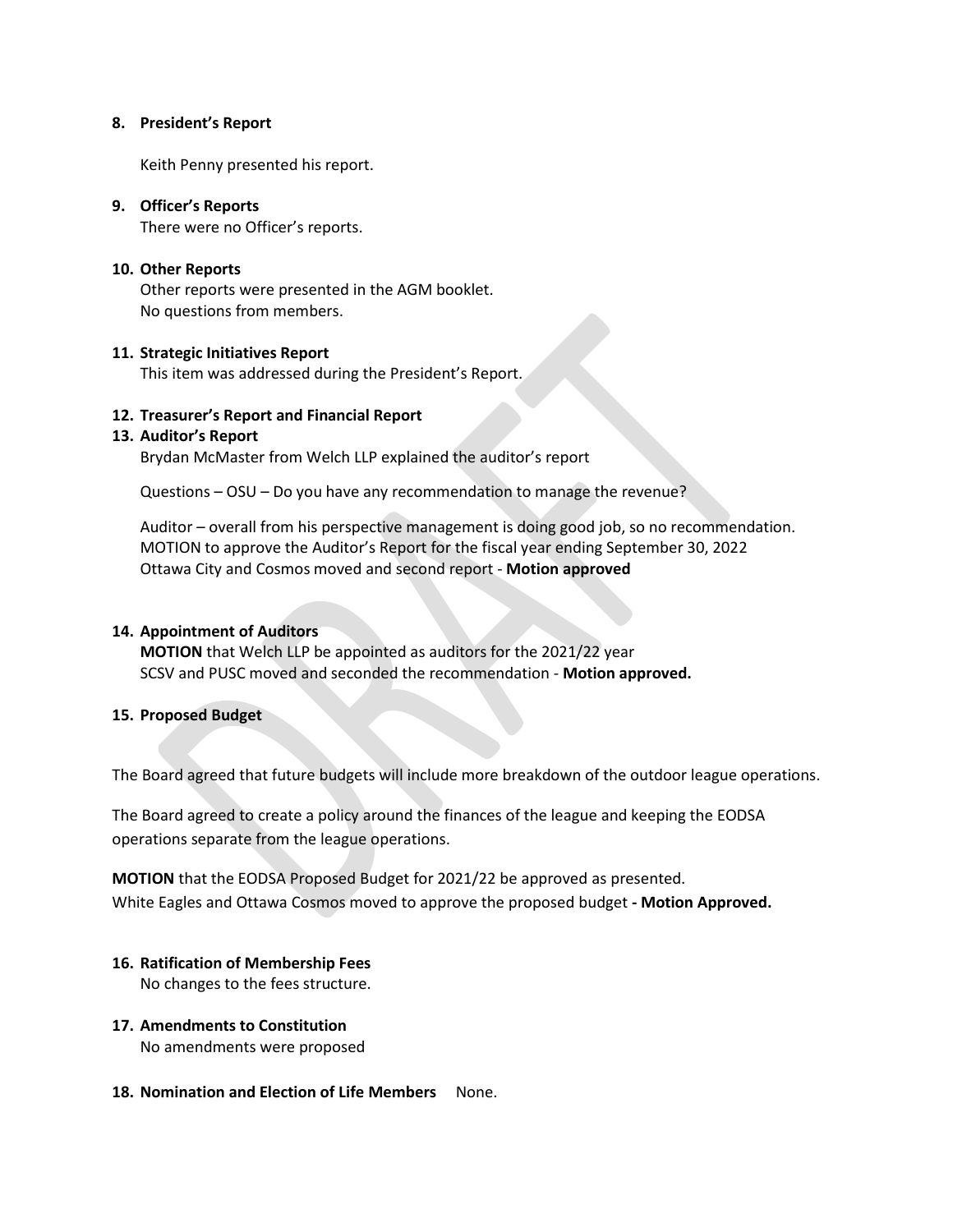## **19. Unfinished Business** None.

#### **20. Roll Call**

Quorum is maintained.

## **21. Election of Officers**

Jason Robinson acted as scrutineer over the electronic election process.

## **President:**

The EODSA Board nominated Keith Penny to be president. Keith provided an overview of his experience and accomplishments in the soccer community. Keith accepted the nomination.

**Keith Penny received a majority of the votes and is elected to the position of President.**

## **Vice President:**

Daniel Dandurand was nominated by the EODSA Board. Daniel provided an overview of her experience and accomplishments in the soccer community. Daniel accepted the nomination. Daniel Dandurand **received a majority of the votes and is elected to the position of VP.**

#### **Treasurer:**

Donia was nominated by the EODSA Board.

Donia provided an overview of her experience and accomplishments in the soccer community. Donia accepted the nomination.

Donia **received a majority of the votes and is elected to the position treasurer.**

**At-Large Director**, 3 positions for 2-year terms:

Alison Wark was nominated to serve another term. Alison accepted the nomination. Adrian Movileanue was nominated. Adrian accepted the nomination.

Dan Popescu was nominated to serve another term. Dan accepted the nomination.

Harold Visser was nominated to serve another term. Harold accepted the nomination.

All four candidates provided an overview of their experiences in the soccer community.

**Alison received a majority of the votes and is elected to the position of Director-At-Large for a 2 year term.**

**Adrian received a majority of the votes and is elected to the position of Director-At-Large for a 2 year term.**

**Dan received a majority of the votes and is elected to the position of Director-At-Large for a 2-year term.**

**At-Large Director**, 1 position for 1-year terms

Harold Visser was nomiated to serve another term. Harold accepted the nomination.